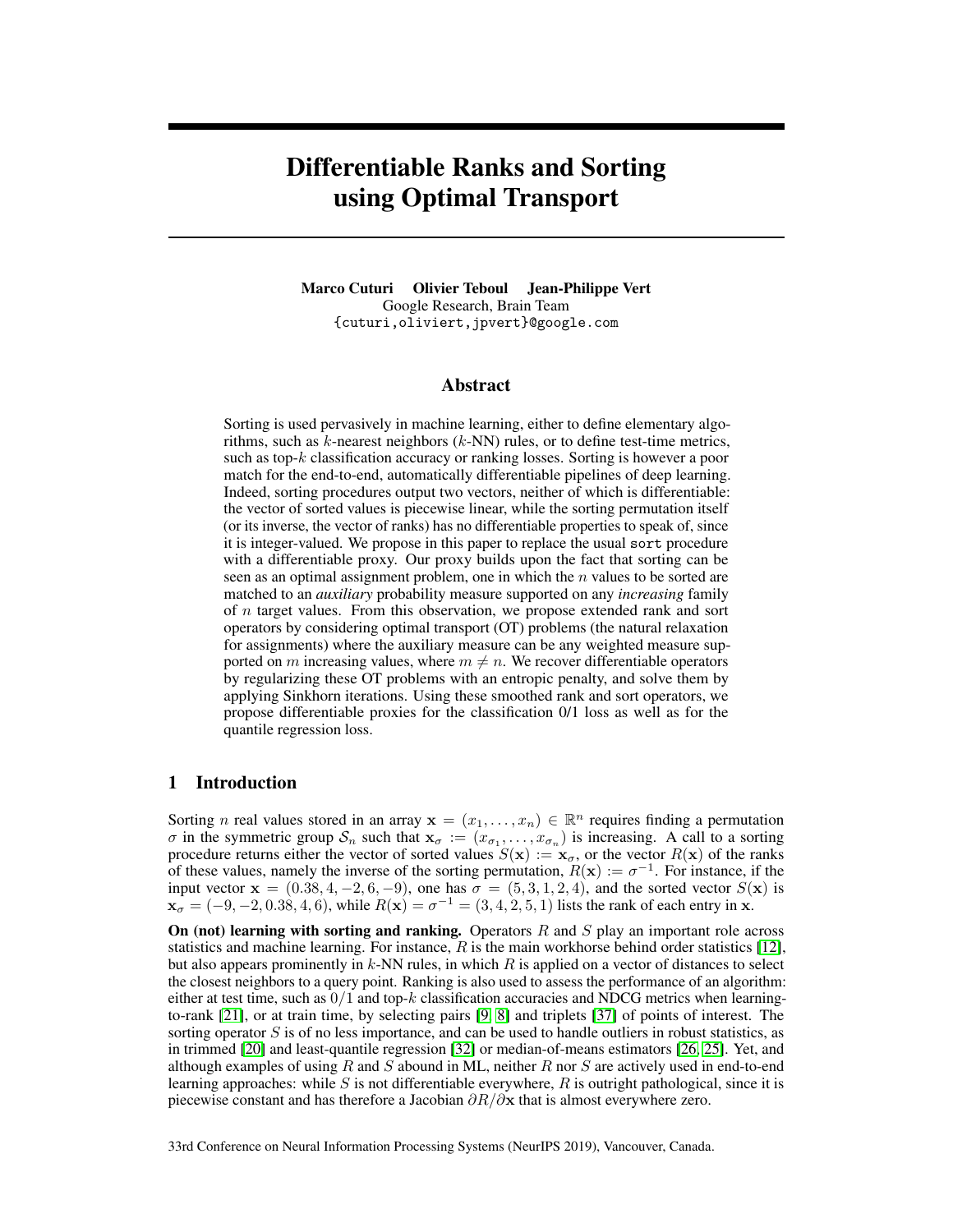Everywhere differentiable proxies to ranking and sorting. Replacing the usual ranking and sorting operators by differentiable approximations holds an interesting promise, as it would immediately enable an end-to-end training of any algorithm or metric that uses sorting. For instance, all of the test metrics enumerated above could be upgraded to training losses, if one were able to replace their inner calls to  $R$  and  $S$  by differentiable proxies. More generally, one can envision applications in which these proxies can be used to impose rank/sorting based constraints, such as fairness considerations that rely on the quantiles of (logistic) regression outputs [14, 22]. In the literature, such smoothed ranks operators appeared first in [36], where a softranks operator is defined as the expectation of the rank operator under a random perturbation,  $\mathbb{E}_{z}[R(x + z)]$ , where z is a standard Gaussian random vector. That expectation (and its gradient w.r.t. x) were approximated in [36] using a  $O(n^3)$  algorithm. Shortly after, [29] used the fact that the rank of each value  $x_i$  in x can be written as  $\sum_j \mathbf{1}_{x_i > x_j}$ , and smoothed these indicator functions with logistic maps  $g_{\tau}(u) := (1 + \exp(-u/\tau))^{-1}$ . The soft-rank operator they propose is  $A1_n$  where  $A = g<sub>\tau</sub>(D)$ , where  $g<sub>\tau</sub>$  is applied elementwise to the pairwise matrix of differences  $D = [x_i - x_j]_{ij}$ , for a total of  $O(n^2)$  operations. A similar yet more refined approach was recently proposed by  $[18]$ , building on the same pairwise difference matrix D to output a unimodal row-stochastic matrix. This yields as in [36] a probabilistic rank for each input.

Our contribution: smoothed R and S operators using optimal transport (OT). We show first that the sorting permutation  $\sigma$  for x can be recovered by solving an optimal assignment (OA) problem, from an input measure supported on all values in x to a second *auxiliary* target measure supported on *any* increasing family  $y = (y_1 < \cdots < y_n)$ . Indeed, a key result from OT theory states that, pending a simple condition on the matching cost, the OA is achieved by matching the smallest element in x to  $y_1$ , the second smallest to  $y_2$ , and so forth, therefore "revealing" the sorting permutation of x. We leverage the flexibility of OT to introduce generalized "split" ranking and sorting operators that use target measures with only  $m \neq n$  weighted target values, and use the resulting optimal transport plans to compute convex combinations of ranks and sorted values. These operators are however far too costly to be of practical interest and, much like sorting algorithms, remain non-differentiable. To recover tractable and differentiable operators, we regularize the OT problem and solve it using the Sinkhorn algorithm [10], at a cost of  $O(n m \ell)$  operations, where  $\ell$  is the number of Sinkhorn iterations needed for the algorithm to converge. We show that the size  $m$  of the target measure can be set as small as 3 in some applications, while  $\ell$  rarely exceeds 100 with the settings we consider.

**Outline.** We recall first the link between the R and S operators and OT between 1D measures, to define then generalized Kantorovich rank and sort operators in §2. We turn them into differentiable operators using entropic regularization, and discuss in §3 the several parameters that can shape this smoothness. Using these smooth operators, we propose in §4 alternatives to cross-entropy and least-quantile losses to learn classifiers and regression functions.

**Notations.** We write  $\mathbb{O}_n \subset \mathbb{R}^n$  for the set of increasing vectors of size  $n$ , and  $\Sigma_n \subset \mathbb{R}^n_+$  for the probability simplex.  $\mathbf{1}_n$  is the *n*-vector of ones. Given  $\mathbf{c} = (c_1, \dots, c_n) \in \mathbb{R}^n$ , we write  $\overline{\mathbf{c}}$  for the cumulative sum of c, namely vector  $(c_1 + \cdots + c_i)_i$ . Given two permutations  $\sigma \in S_n$ ,  $\tau \in S_m$ and a matrix  $A \in \mathbb{R}^{n \times m}$ , we write  $A_{\sigma\tau}$  for the  $n \times m$  matrix  $[A_{\sigma_i \tau_j}]_{ij}$  obtained by permuting the rows and columns of A using  $\sigma, \tau$ . For any  $x \in \mathbb{R}$ ,  $\delta_x$  is the Dirac measure on x. For a probability measure  $\xi \in \mathcal{P}(\mathbb{R})$ , we write  $F_{\xi}$  for its cumulative distribution function (CDF), and  $Q_{\xi}$  for its quantile function (generalized if  $\xi$  is discrete). Functions are applied element-wise on vectors or matrices; the ◦ operator stands for the element-wise product of vectors.

## 2 Ranking and Sorting as an Optimal Transport Problem

The fact that solving the OT problem between two discrete univariate measures boils down to sorting is well known [33, §2]. The usual narrative states that the Wasserstein distance between two univariate measures reduces to comparing their quantile functions, which can be obtained by inverting CDFs, which are themselves computed by considering the sorted values of the supports of these measures. This downstream connection from OT to quantiles, CDFs and finally sorting has been exploited in several works, notably because the n log n price for sorting is far cheaper than the order  $n^3 \log n$  [35] one has to pay to solve generic OT problems. This is evidenced by the recent surge in interest for sliced Wasserstein distances [30, 5, 23]. We propose in this section to go instead *upstream*, that is to redefine ranking and sorting functions as byproducts of the resolution of an optimal assignment problem between measures supported on the reals. We then propose in Def.1 generalized rank and sort operators using the Kantorovich formulation of OT.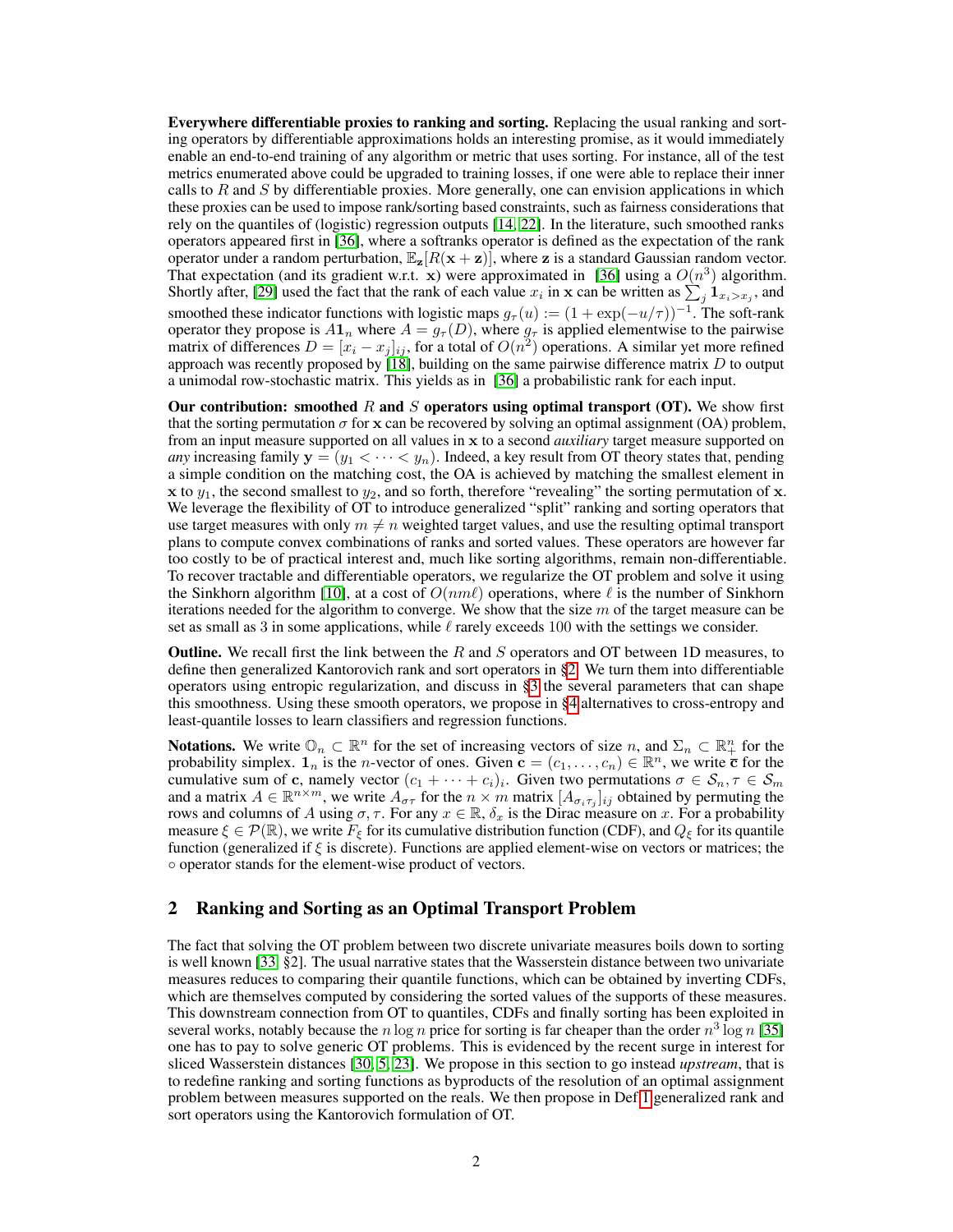Solving the OT problem between 1D measures using sorting. Let  $\xi, v$  be two discrete probability measures on  $\mathbb R$ , defined respectively by their supports x, y and probability weight vectors a, b as  $\xi = \sum_{i=1}^n a_i \delta_{x_i}$  and  $v = \sum_{j=1}^m b_j \delta_{y_j}$ . We consider in what follows a *translation invariant* and *nonnegative* ground metric defined as  $(x, y) \in \mathbb{R}^2 \mapsto h(y - x)$ , where  $h : \mathbb{R} \to \mathbb{R}_+$ . With that ground cost, the OT problem between  $\xi$  and  $v$  boils down to the following LP, writing  $C_{xy} := [h(y_i - x_i)]_{ij}$ ,

$$
\mathrm{OT}_h(\xi, \upsilon) := \min_{P \in U(\mathbf{a}, \mathbf{b})} \langle P, C_{\mathbf{x} \mathbf{y}} \rangle, \text{ where } U(\mathbf{a}, \mathbf{b}) := \{ P \in \mathbb{R}_+^{n \times m} | P \mathbf{1}_m = \mathbf{a}, P^T \mathbf{1}_n = \mathbf{b} \}.
$$
 (1)

We make in what follows the additional assumption that h is *convex*. A fundamental result [33, Theorem 2.9] states that in that case (see also [13] for the more involved case where h is concave)  $\mathrm{OT}_h(\xi, v)$  can be computed in closed form using the quantile functions  $Q_\xi, Q_v$  of  $\xi, v$ :

$$
\mathrm{OT}_h(\xi, v) = \int_{[0,1]} h\left(Q_v(u) - Q_\xi(u)\right) du. \tag{2}
$$

Therefore, to compute OT between  $\xi$  and  $v$ , one only needs to integrate the difference in their quantile functions, which can be done by inverting the empirical distribution functions for  $\xi, v$ , which itself only requires sorting the entries in x and y to obtain their sorting permutations  $\sigma$  and  $\tau$ . Additionally, Eq. (2) allows us not only to recover the value of  $\mathrm{OT}_h$  as defined in Eq. (1), but it can also be used to recover the corresponding optimal solution  $P_{\star}$  in  $n + m$  operations, using the permutations  $\sigma$  and  $\tau$ to build a so-called north-west corner solution [28, §3.4.2]:

Proposition 1. *Let* σ *and* τ *be sorting permutations for* x *and* y*. Define* N *to be the north-west corner solution using permuted weights*  $\mathbf{a}_{\sigma}$ ,  $\mathbf{b}_{\tau}$ *. Then*  $N_{\sigma^{-1}, \tau^{-1}}$  *is optimal for* (1)*.* 

Such a permuted north-western corner solution is illustrated in Figure 1*(b)*. It is indeed easy to check that in that case  $(P_{\star})_{\sigma,\tau}$  runs from the top-left (north-west) to the bottom right corner. In the simple case where  $n = m$  and  $\mathbf{a} = \mathbf{b} = \mathbf{1}_n/n$ , the solution  $N_{\sigma^{-1}, \tau^{-1}}$  is a permutation matrix divided by n, namely a matrix equal to 0 everywhere except for its entries indexed by  $(i, \tau \circ \sigma^{-1})_i$  which are all equal to  $1/n$ . That solution is a vertex of the Birkhoff [3] polytope, namely, an optimal assignment which to the *i*-th value in x associates the  $(\tau \circ \sigma^{-1})_i$ -th value in y; informally, this solution assigns the  $i$ -th smallest entry in  $x$  to the  $i$ -th smallest entry in  $y$ .

Generalizing sorting, CDFs and quantiles using optimal transport. From now on in this paper, we make the crucial assumption that y is already sorted, that is,  $y_1 < \cdots < y_m$ .  $\tau$  is therefore the identity permutation. When in addition  $n = m$ , the *i*-th value in x is simply assigned to the  $\sigma_i^{-1}$ -th value in y. Conversely, and as illustrated in Figure  $1(a)$ , the rank i value in x is assigned to the i-th value  $y_i$ . Because of this, R and S can be rewritten using the optimal assignment matrix  $P_{\star}$ :

**Proposition 2.** Let  $n = m$  and  $\mathbf{a} = \mathbf{b} = \mathbf{1}_n/n$ . Then for all strictly convex functions h and  $\mathbf{y} \in \mathbb{O}_n$ , *if*  $P_{\star}$  *is an optimal solution to* (1)*, then* 

$$
R(\mathbf{x}) = n^2 P_{\star} \overline{\mathbf{b}} = n P_{\star} \begin{bmatrix} 1 \\ \vdots \\ n \end{bmatrix} = n F_{\xi}(\mathbf{x}), \quad S(\mathbf{x}) = n P_{\star}^T \mathbf{x} = Q_{\xi}(\overline{\mathbf{b}}) \in \mathbb{O}_n.
$$

These identities stem from the fact that  $nP_{\star}$  is a permutation matrix, which can be applied to the vector  $n\mathbf{b} = (1, \ldots, n)$  to recover the rank of each entry in x, or transposed and applied to x to recover the sorted values of  $x$ . The former expression can be equivalently interpreted as  $n$  times the CDF of  $\xi$  evaluated elementwise to x, the latter as the quantiles of  $\xi$  at levels  $\overline{b}$ . The identities in Prop. 2 are valid when the input measures  $\xi, v$  are uniform and of the same size. The first contribution of this paper is to consider more general scenarios, in which  $m$ , the size of y, can be smaller than  $n$ , and where weights  $a$ , b need not be uniform. This is a major departure from previous references [18, 36, 29], which all require pairwise comparisons between the entries in x. We show in our applications that  $m$  can be as small as 3 when trying to recover a quantile, as in Figs. 1, 3.

Kantorovich ranks and sorts. The so-called Kantorovich formulation of OT [33, §1.5] can be used to compare discrete measures of varying sizes and weights. Solving that problem usually requires *splitting* the mass  $a_i$  of a point  $x_i$  so that it it assigned across many points  $y_i$  (or vice-versa). As a result, the *i*-th line (or *j*-th column) of a solution  $P_{\star} \in \mathbb{R}^{n \times m}_{+}$  has usually more than one positive entry. Extending directly the formulas presented in Prop. 2 we recover extended operators that we call Kantorovich ranking and sorting operators. These operators are new to the best of our knowledge.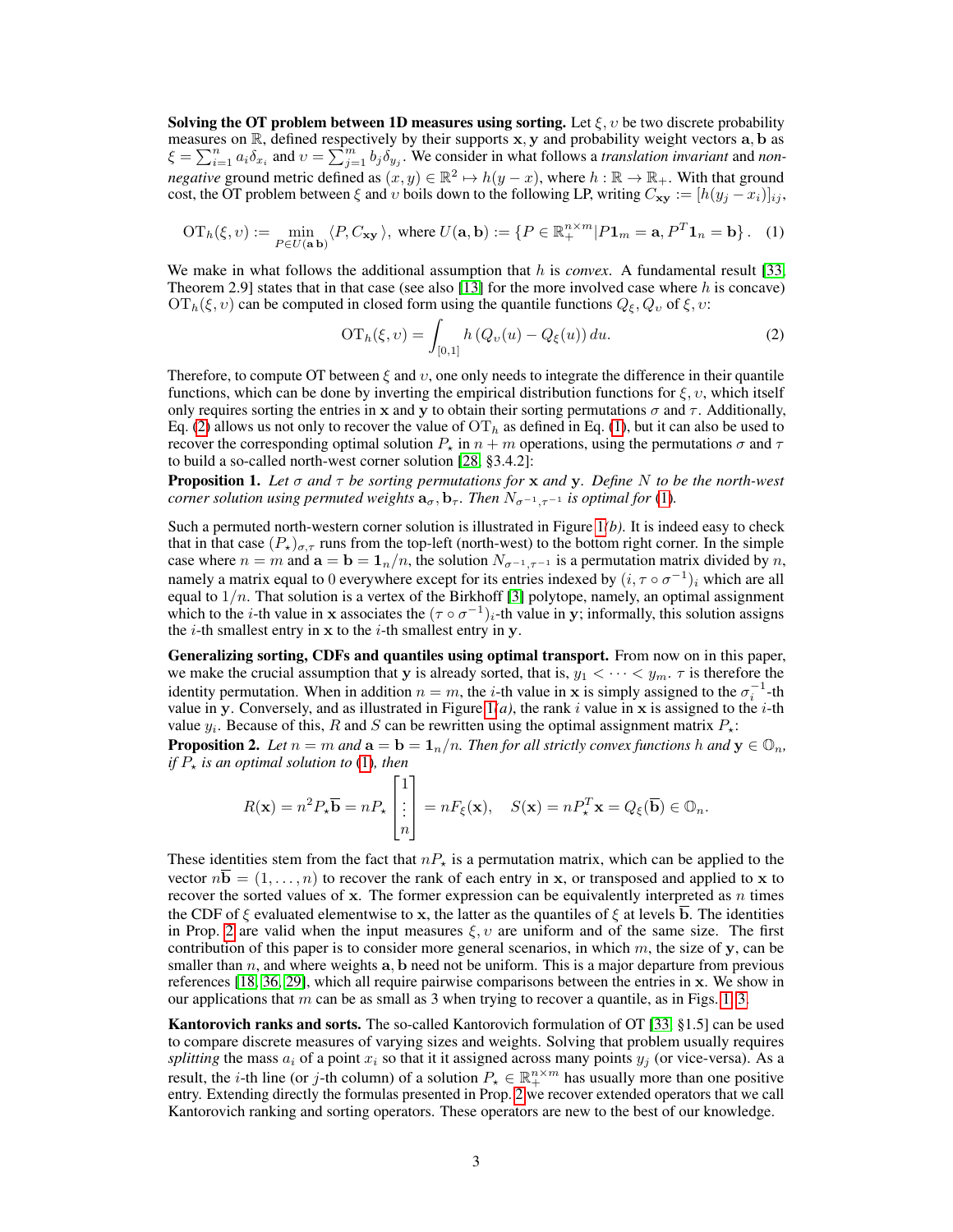The K-ranking operator computes convex combinations of rank values (as described in the entries  $n\overline{b}$ ) while the K-sorting operator computes convex combinations of values contained in x directly. Note that we consider here convex combinations (weighted averages) of these ranks/values, according to the Euclidean geometry. Extending more generally these combinations to Fréchet means using alternative geometries (KL, hyperbolic, etc) on these ranks/values is left for future work. Because these quantities are only defined pointwisely (we output vectors and not functions) and depend on the ordering of  $\mathbf{a}, \mathbf{x}, \mathbf{b}, \mathbf{y}$ , we drop our reference to measure  $\xi$  in notations.

**Definition 1.** *For any*  $(x, a, y, b) \in \mathbb{R}^n \times$  $\Sigma_n \times \mathbb{O}_m \times \Sigma_m$ , let  $P_{\star} \in U(\mathbf{a}, \mathbf{b})$  be an opti*mal solution for* (1) *with a given convex function* h*. The K-ranks and K-sorts of* x *w.r.t to* a *evaluated using* (b, y) *are respectively:*

$$
\widetilde{R}(\mathbf{a}, \mathbf{x}; \mathbf{b}, \mathbf{y}) := n\mathbf{a}^{-1} \circ (P_{\star}\overline{\mathbf{b}}) \in [0, n]^n,
$$
  

$$
\widetilde{S}(\mathbf{a}, \mathbf{x}; \mathbf{b}, \mathbf{y}) := \mathbf{b}^{-1} \circ (P_{\star}^T \mathbf{x}) \in \mathbb{O}_m.
$$

The K-rank vector map  $\widetilde{R}$  outputs a vector of size  $n$  containing a continuous rank for each entry for x (these entries can be alternatively interpreted as  $n$  times a "synthetic" CDF value in [0, 1], itself a convex mixture of the CDF values  $\mathbf{b}_j$  of the  $y_j$  onto which each  $x_i$  is transported).  $\tilde{S}$  is a split-quantile operator outputting  $m$  increasing values which are each, respectively,



Figure 1: *(a)* sorting seen as transporting optimally x to milestones in y. *(b)* Kantorovich sorting generalizes the latter by considering target measures y with  $m = 3$  non-uniformly weighted points (here  $\mathbf{b} = [.48, .16, .36]$ . K-ranks and K-sorted vectors  $\widetilde{R}, \widetilde{S}$  are generalizations of R and S that operate by mixing ranks in b or mixing original values in x to form continuous ranks for the elements in  $x$  and  $m$ "synthetic" quantiles at levels  $\overline{b}$ . *(c)* Entropy regularized OT generalizes further K-operations by solving OT with the Sinkhorn algorithm, which results in dense transport plans differentiable in all inputs.

barycenters of some of the entries in x. The fact that these values are increasing can be obtained by a simple argument in which  $\xi$  and  $v$  are cast again as uniform measures of the same size using duplicated supports  $x_i$  and  $y_j$ , and then use the monotonicity given by the third identity of Prop. 2.

Computations and Non-differentiability The generalized ranking and sorting operators presented in Def. 1 are interesting in their own right, but have very little practical appeal. For one, their computation relies on solving an OT problem at a cost of  $O(nm(n + m) \log(nm))$ [35] and remains therefore far more costly than regular sorting, even when  $m$  is very small. Furthermore, these operators remain fundamentally *not* differentiable. This can be hinted by the simple fact that it is difficult to guarantee in general that a solution  $P_{\star}$  to (1) is unique. Most importantly, the Jacobian  $\partial P_{\star}/\partial x$  is, very much like R, null almost everywhere. This can be visualized by looking at Figure 1*(b)* to notice that an infinitesimal change in x would not change  $P_{\star}$  (notice however that an infinitesimal change in weights a would; that Jacobian would involve North-west corner type mass transfers). All of these pathologies — computational cost, non-uniqueness of optimal solution and non-differentiability can be avoided by using regularized OT [10].

# 3 The Sinkhorn Ranking and Sorting Operators

Both K-rank  $\tilde{R}$  and K-sort  $\tilde{S}$  operators are expressed using the optimal solution  $P_{+}$  to the linear program in (1). However,  $P<sub>x</sub>$  is not differentiable w.r.t inputs a, x nor parameters b, y [2, §5]. We propose instead to rely on a differentiable variant [10, 11] of the OT problem that uses entropic regularization [38, 17, 24], as detailed in [28, §4]. This differentiability is reflected in the fact that the optimal regularized transport plan is a dense matrix (yielding more arrows in Fig. 1*(c)*), which ensures differentiability everywhere w.r.t. both a and x.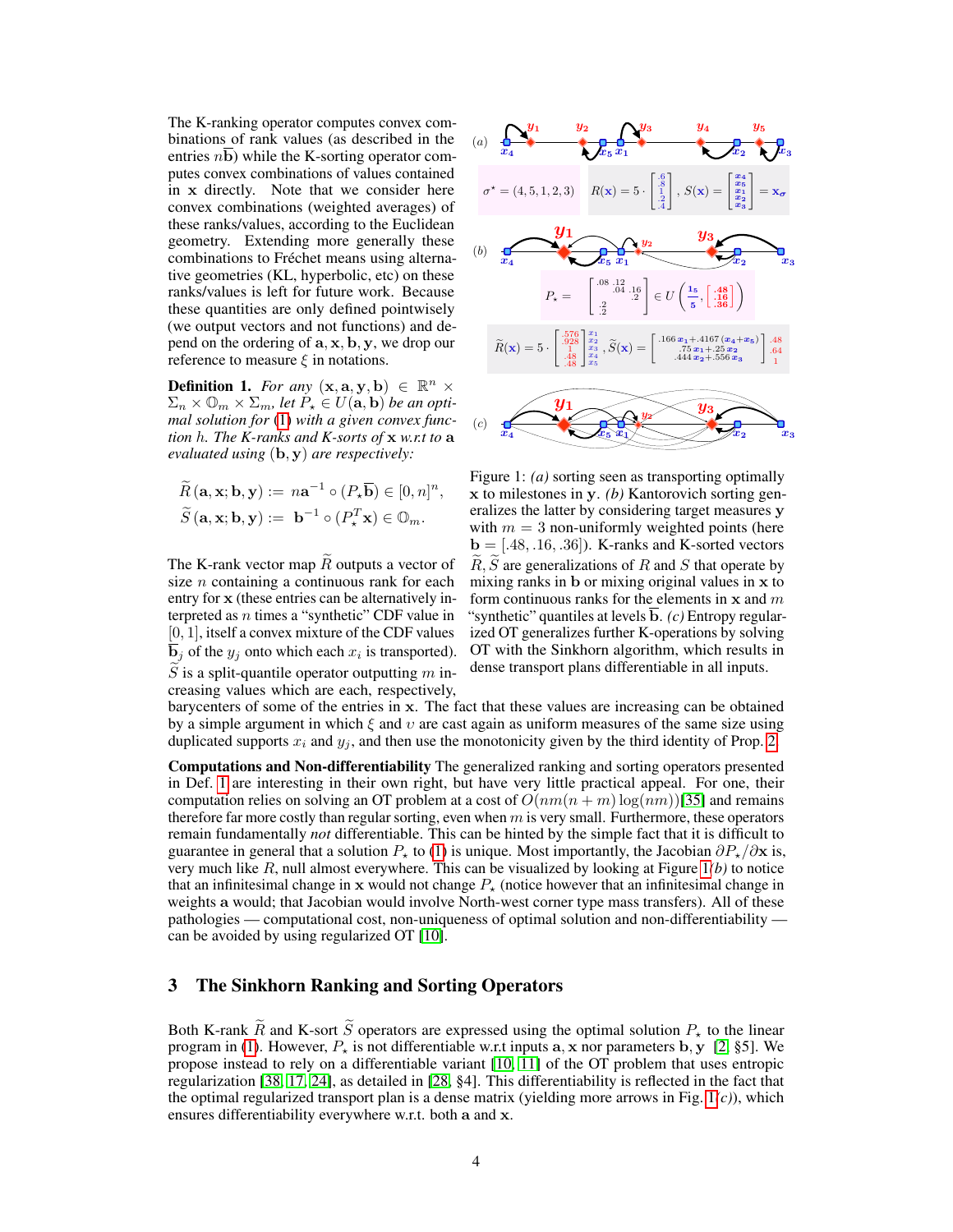

Figure 2: Behaviour of the S-ranks  $\widetilde{R}_{\varepsilon}(\mathbf{a}, \mathbf{x}; \mathbf{b}, \mathbf{y})$  and S-sort operators  $\widetilde{S}_{\varepsilon}(\mathbf{a}, \mathbf{x}; \mathbf{b}, \mathbf{y})$  as a function of  $\varepsilon$ . Here  $n = m = 10$ , b is uniform and  $y = (0, \ldots, m - 1)/(m - 1)$  is the regular grid in [0, 1]. *(left)* input data x presented as a bar plot. *(center)* Vector output of  $R_{\varepsilon}$  (a, x; b, y) (various continuous) ranks as a function of  $\varepsilon$ . When  $\varepsilon$  is small, one recovers an integer valued vector of ranks. As  $\varepsilon$  increases, regularization kicks in and produces mixtures of rank values that are continuous. These mixed ranks are closer for values that are close in absolute terms, as is the case with the 0-th and 9-th index of the input vector whose continuous ranks are almost equal when  $\varepsilon \approx 10^{-2}$ . *(right)* vector of "soft" sorted values. These converge to the average of values in x as  $\varepsilon$  is increased.

Consider first a regularization strength  $\varepsilon > 0$  to define the solution to the regularized OT problem:

$$
P_{\star}^{\varepsilon} := \underset{P \in U(\mathbf{a}, \mathbf{b})}{\text{argmin}} \langle P, C_{\mathbf{xy}} \rangle - \varepsilon H(P) \quad , \text{where} \quad H(P) = -\sum_{i,j} P_{ij} \left( \log P_{ij} - 1 \right) .
$$

One can easily show [10] that  $P_{\star}^{\varepsilon}$  has the factorized form  $\mathbf{D}(\mathbf{u}) K \mathbf{D}(\mathbf{v})$ , where  $K = \exp(-C_{\mathbf{xy}}/\varepsilon)$ and  $u \in \mathbb{R}^n$  and  $v \in \mathbb{R}^m$  are fixed points of the Sinkhorn iteration outlined in Alg. 1. To differentiate  $P_{\star}^{\varepsilon}$  w.r.t. a or x one can use the implicit function theorem, but this would require solving a linear system using  $K$ . We consider here a more direct approach, using algorithmic differentiation of the Sinkhorn iterations, after a number  $\ell$  of iterations needed for Alg. 1 to converge [19, 4, 15]. That number  $\ell$  depends on the choice of  $\varepsilon$  [16]: typically, the smaller  $\varepsilon$ , the more iterations  $\ell$  are needed to ensure that each successive update in v, u brings the column-sum of the iterate  $D(u)KD(v)$  closer to b, namely that the difference between  $\mathbf{v} \circ K^T \mathbf{u}$  and b (as measured by a discrepancy function  $\Delta$  as used in Alg. 1) falls below a tolerance parameter  $\eta$ . Assuming  $P_{\star}^{\varepsilon}$  has been computed, we introduce Sinkhorn ranking and sorting operators by simply appending an  $\varepsilon$  subscript to the quantities presented in Def. 1, and replacing  $P_{\star}$  in these definitions by the regularized OT solution  $P_{\star}^{\varepsilon} = \mathbf{D}(\mathbf{u}) K \mathbf{D}(\mathbf{v})$ .

Definition 2 (Sinkhorn Rank & Sort). *Given a regularization strength*  $\varepsilon > 0$ *, run Alg.1 to define* 

| $\widetilde{R}_{\varepsilon}(\mathbf{a}, \mathbf{x}; \mathbf{b}, \mathbf{y}) := n\mathbf{a}^{-1} \circ \mathbf{u} \circ K(\mathbf{v} \circ \overline{\mathbf{b}}) \in [0, n]^n,$ |
|----------------------------------------------------------------------------------------------------------------------------------------------------------------------------------|
| $\widetilde{S}_{\varepsilon}(\mathbf{a}, \mathbf{x}; \mathbf{b}, \mathbf{y}) := \mathbf{b}^{-1} \circ \mathbf{v} \circ K^{T}(\mathbf{u} \circ \mathbf{x}) \in \mathbb{R}^{m}$ .  |

| <b>Algorithm 1: Sinkhorn</b>                                                                           |
|--------------------------------------------------------------------------------------------------------|
| <b>Inputs:</b> a, b, x, y, $\varepsilon$ , h, $\eta$                                                   |
| $C_{\mathbf{xy}} \leftarrow [h(y_i - x_i)]_{ij};$                                                      |
| $K \leftarrow e^{-C_{\mathbf{xy}}/\varepsilon}, \mathbf{u} = \mathbf{1}_n;$                            |
| repeat                                                                                                 |
| $\vert \mathbf{v} \leftarrow \mathbf{b}/K^T \mathbf{u}, \mathbf{u} \leftarrow \mathbf{a}/K \mathbf{v}$ |
| until $\Delta(\mathbf{v} \circ K^T \mathbf{u}, \mathbf{b}) < \eta$ ;                                   |
| Result: $u, v, K$                                                                                      |

**Sensitivity to**  $\varepsilon$ **.** Parameter  $\varepsilon$  plays the same role as other temperature parameters in previously proposed smoothed sorting operators [29, 36, 18]: the smaller  $\varepsilon$  is, the closer the Sinkhorn operator's output is to the original vectors of ranks

and sorted values; The bigger  $\varepsilon$ , the closer  $P^{\varepsilon}_{\star}$  to matrix  $\mathbf{a} \mathbf{b}^T$ , and therefore all entries of  $R_{\varepsilon}$  collapse to the average of  $n\bar{b}$ , while all entries of  $\tilde{S}_{\varepsilon}$  collapse to the weigted average (using a) of x, as illustrated in Fig. 2. Although choosing a small value for  $\varepsilon$  might seem natural, in the sense that  $R_{\varepsilon}$ ,  $S_{\varepsilon}$  approximate more faithfully R, S, one should not forget that this would result in recovering the deficiencies of R, S in terms of differentiability. When *learning* with such operators, it may therefore be desirable to use a value for  $\varepsilon$  that is large enough to ensure  $\partial P^{\varepsilon}_\star/\partial x$  has non-null entries. We usually set  $\varepsilon = 10^{-2}$  or  $10^{-3}$  when x, y lie in [0,1] as in Fig. 2. We have kept  $\varepsilon$  fixed throughout Alg. 1, but we do notice some speedups using scheduling as advocated by [34].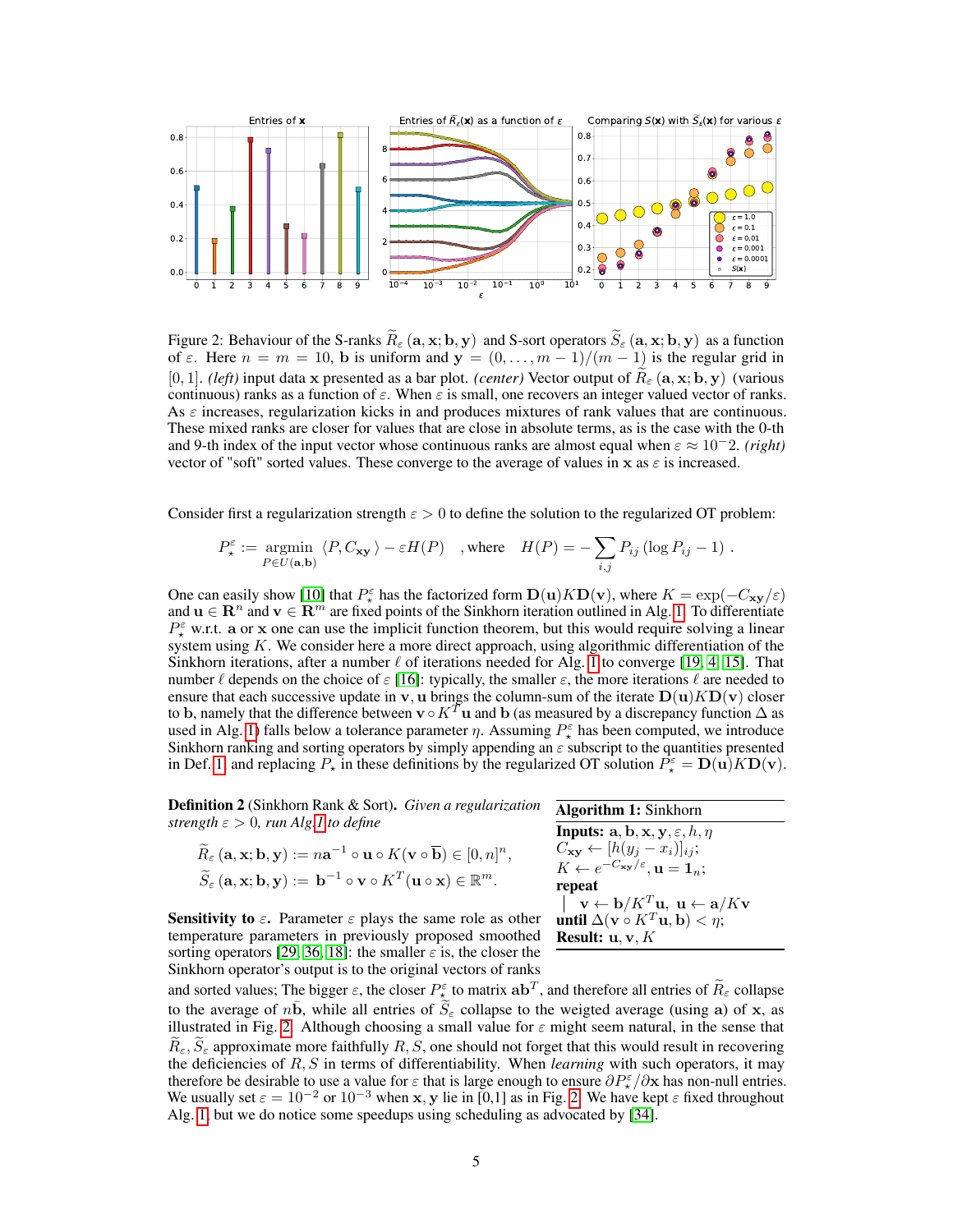**Parallelization.** The Sinkhorn computations laid out in Algorithm 1 imply the application of kernels K or  $K<sup>T</sup>$  to vectors v and u of size m and n respectively. These computation can be carried out in parallel to compare S vectors  $x_1, \ldots, x_S \in \mathbb{R}^n$  of real numbers, with respective probability weights  $a_1, \ldots, a_S$ , to a single vector y with weights b. To do so, one can store all kernels  $K_s := e^{-C_s/\varepsilon}$  in a tensor of size  $S \times n \times m$ , where  $C_s = C_{\mathbf{x}_s \mathbf{y}}$ .

Numerical Stability. When using small regularization strengths, we recommend to cast Sinkhorn iterations in the log-domain by considering the following stabilized iterations for each pair of vectors  $x_s$ , y, resulting in the following updates (with  $\alpha$  and  $\beta$  initialized to  $0_n$  and  $0_m$ ),

$$
\boldsymbol{\alpha} \leftarrow \varepsilon \log \mathbf{a} + \min_{\varepsilon} \left( C_{\mathbf{x}_s \mathbf{y}} - \boldsymbol{\alpha} \mathbf{1}_m^T - \mathbf{1}_n \boldsymbol{\beta}^T \right) + \boldsymbol{\alpha},
$$
  

$$
\boldsymbol{\beta} \leftarrow \varepsilon \log \mathbf{b} + \min_{\varepsilon} \left( C_{\mathbf{x}_s \mathbf{y}}^T - \mathbf{1}_m \boldsymbol{\alpha}^T - \boldsymbol{\beta} \mathbf{1}_n^T \right) + \boldsymbol{\beta},
$$
 (3)

where  $\min_{\epsilon}$  is the soft-minimum operator applied linewise to a matrix to output a vector, namely for  $M \in \mathbf{R}^{n \times m}$ ,  $\min_{\varepsilon} (M) \in \mathbf{R}^n$  and is such that  $[\min_{\varepsilon} (M)]_i = -\varepsilon (\log \sum_j e^{-M_{ij}/\varepsilon})$ . The rationale behind the substractions/additions of  $\alpha$  and  $\beta$  above is that once a Sinkhorn iteration is carried out, the terms inside the parenthesis above are normalized, in the sense that once divided by  $\varepsilon$ , their exponentials sum to one (they can be used to recover a coupling). Therefore, they must be negative, which improves the stability of summing exponentials [28, §4.4].

#### Cost function. Any nonneg-

ative convex function  $h$  can be used to define the ground cost, notably  $h(u) = |u|^p$ , with  $p$  set to either 1 or 2. Another important result that we inherit from OT is that, assuming  $\varepsilon$  is close enough to 0, the transport matrices  $P^*_{\varepsilon}$  we obtain should *not* vary under the application of any increasing map to each entry in x or y. We take advantage of this important result to stabilize further Sinkhorn's algorithm, and at the same time resolve the thorny issue of being able

Algorithm 2: Sinkhorn Ranks/Sorts **Inputs:**  $(a_s, x_s)_s \in (\Sigma_n \times \mathbb{R}^n)^S$ ,  $(b, y) \in \Sigma_m \times \mathbb{O}_m$ ,  $h, \varepsilon, \eta, \tilde{g}$ .  $\forall s, \widetilde{\mathbf{x}}_s = \widetilde{g}(\mathbf{x}_s), C_s = [h(y_j - (\widetilde{\mathbf{x}}_s)_i)]_{ij}, \ \boldsymbol{\alpha}_s = \mathbf{0}_n, \boldsymbol{\beta}_s = \mathbf{0}_m.$ repeat  $\forall s, \beta_s \leftarrow \varepsilon \log \mathbf{b}_s + \min_{\varepsilon} \left( C_s^T - \mathbf{1}_m \boldsymbol{\alpha}_s^T - \boldsymbol{\beta}_s \mathbf{1}_n^T \right) + \boldsymbol{\beta}_s$  $\forall s, \boldsymbol{\alpha}_s \leftarrow \varepsilon \log \mathbf{a}_s + \min_{\varepsilon} \left( C_s - \boldsymbol{\alpha}_s \mathbf{1}_m^T - \mathbf{1}_n \boldsymbol{\beta}_s^T \right) + \boldsymbol{\alpha}_s$ until  $\max_s \Delta \left( \exp \left( C_{\mathbf{x}_s \mathbf{y}}^T - \mathbf{1}_m \boldsymbol{\alpha}_s^T - \boldsymbol{\beta}_s \mathbf{1}_n^T \right) \mathbf{1}_n, \mathbf{b} \right) < \eta;$  $\forall s, \widetilde{R}_\varepsilon(\mathbf{x}_s) \leftarrow \mathbf{a}_s^{-1} \circ \exp \left( C_{\mathbf{x}_s \mathbf{y}} - \boldsymbol{\alpha}_s \mathbf{1}_m^T - \mathbf{1}_n \boldsymbol{\beta}_s^T \right) \overline{\mathbf{b}},$  $\forall s, \widetilde{S}_\varepsilon(\mathbf{x}_s) \leftarrow \mathbf{b}_s^{-1} \circ \exp \left( C_{\mathbf{x}_s}^T \mathbf{y} - \mathbf{1}_m \boldsymbol{\alpha}_s^T - \boldsymbol{\beta}_s \mathbf{1}_n^T \right) \mathbf{x}_s.$ **Result:**  $\left(\widetilde{R}_{\varepsilon}(\mathbf{x}_{s}), \widetilde{S}_{\varepsilon}(\mathbf{x}_{s})\right)$ s .

to settle for a value for  $\varepsilon$  that can be used consistently, regardless of the range of values in x. We propose to set y to be the regular grid on [0, 1] with m points, and rescale the input entries of x so that they cover [0, 1] to define the cost matrice  $C_{xy}$ . We rescale the entries of x using an increasing squashing function, such as arctan or a logistic map. We also notice in our experiments that it is important to standardize input vectors  $x$  before squashing them into  $[0, 1]^n$ , namely to apply, given a squashing function g, the map  $\tilde{g}$  on x before computing the cost matrix  $C_{xy}$ :

$$
\tilde{g}: \mathbf{x} \mapsto g\left(\frac{\mathbf{x} - (\mathbf{x}^T \mathbf{1}_n) \mathbf{1}_n}{\frac{1}{\sqrt{n}} \|\mathbf{x} - (\mathbf{x}^T \mathbf{1}_n) \mathbf{1}_n\|_2}\right).
$$
\n(4)

The choices that we have made are summarized in Alg. 2, but we believe there are opportunities to perfect them depending on the task.

Soft  $\tau$  quantiles. To illustrate the flexibility offered by the freedom to choose a non-uniform target measure  $\mathbf{b}, \mathbf{y}$ , we consider the problem of computing a smooth approximation of the  $\tau$  quantile of a discrete distribution  $\xi$ , where  $\tau \in [0, 1]$ . This smooth approximation can be obtained by transporting  $\xi$  towards a tilted distribution, with weights split roughly as  $\tau$  on the left and  $(1 - \tau)$  on the right, with the addition of a small "filler" weight in the middle. This filler weight is set to a small value  $t$ , and is designed to "capture" whatever values may lie close to that quantile. This choice results in  $m = 3$ , with



Figure 3: Computing the 30% quantile of 20 values as the weighted average of values that are selected by the Sinkhorn algorithm to send their mass onto filler weight  $t$  located halfway in [0, 1], and "sandwiched" by two masses approximately equal to  $\tau$ , 1 –  $\tau$ .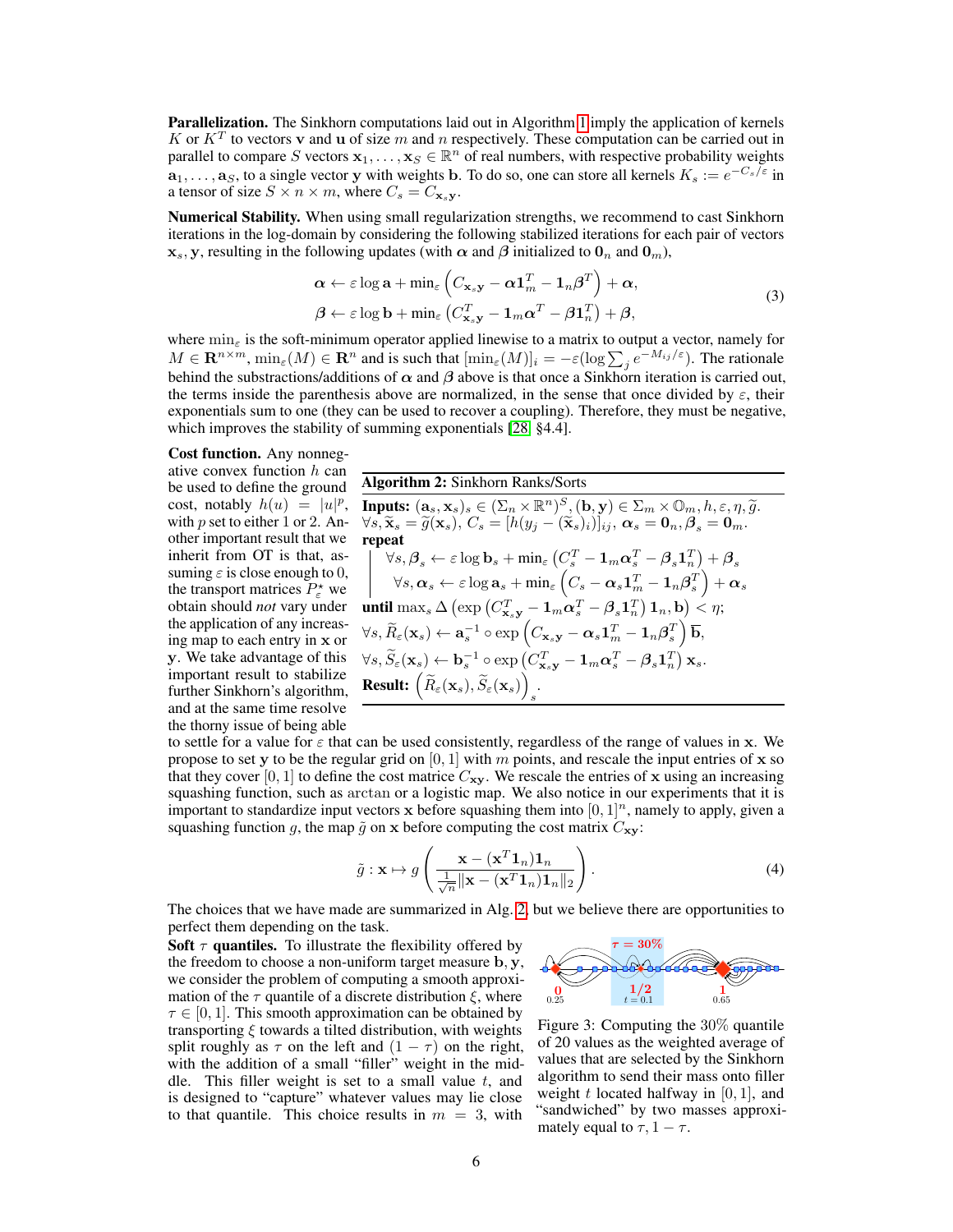

Figure 4: Error bars (averages over 12 runs) for test accuracy curves on CIFAR-10 using the same networks structures, a vanilla CNN for 4 convolution layers on the left and a resnet18 on the right. We use the ADAM optimizer with a constant stepsize set to  $10^{-4}$ .



Figure 5: Identical setup to Fig. 4, with the CIFAR-100 database.

weights  $\mathbf{b} = [\tau - t/2, t, 1 - \tau - t/2]$  and target values  $y = [0, 1/2, 1]$  as in Figure 3, in which  $t = 0.1$ . With

such weights/locations, a differentiable approximation to the  $\tau$ -quantile of the inputs can be recovered as the second entry of vector  $\tilde{S}_{\varepsilon}$ :

$$
\tilde{q}_{\varepsilon}(\mathbf{x};\tau,t) = \left[\widetilde{S}_{\varepsilon}\left(\frac{\mathbf{1}_n}{n},\mathbf{x};\begin{bmatrix}\tau-t/2\\t\\1-\tau-t/2\end{bmatrix},\begin{bmatrix}0\\ \frac{1}{2}\\1\end{bmatrix},h\right)\right]_2.
$$
\n(5)

# 4 Learning with Smoothed Ranks and Sorts

**Differentiable approximation of the top-k Loss.** Given a set of labels  $\{1, \ldots, L\}$  and a space  $\Omega$  of input points, a parameterized multiclass classifier on  $\Omega$  is a function  $f_{\theta} : \Omega \to \mathbb{R}^L$ . The function decides the class attributed to  $\omega$  by selecting a label with largest activation,  $l^* \in \text{argmax}_{l} [f_{\theta}(\omega)]_{l}$ . To train the classifier using a training set  $\{(\omega_i, l_i)\} \in (\Omega \times \mathcal{L})^N$ , one typically resorts to minimizing the cross-entropy loss, which results in solving  $\min_{\theta} \sum_i \mathbf{1}_L^T \log f_{\theta}(\omega_i) - [f_{\theta}(\omega_i)]_{l_i}$ .

We propose a differentiable variant of the  $0/1$  and more generally top k losses that bypasses combinatorial consideration [27, 39] nor builds upon non-differentiable surrogates [6]. Ignoring the degenerate case in which  $l^*$  is not unique, given a query  $\omega$ , stating that the the label  $\bar{l}^*$  has been selected is equivalent to stating that the entry indexed at  $l^*$  of the vector of ranks  $R(f_\theta(\omega))$  is L. Given a labelled pair  $(\omega, l)$ , the 0/1 loss of the classifier for that pair is therefore,

$$
\mathcal{L}_{0/1}(f_{\theta}(\omega), l) = H\left(L - \left[R(f_{\theta}(\omega)\right]_l\right),\tag{6}
$$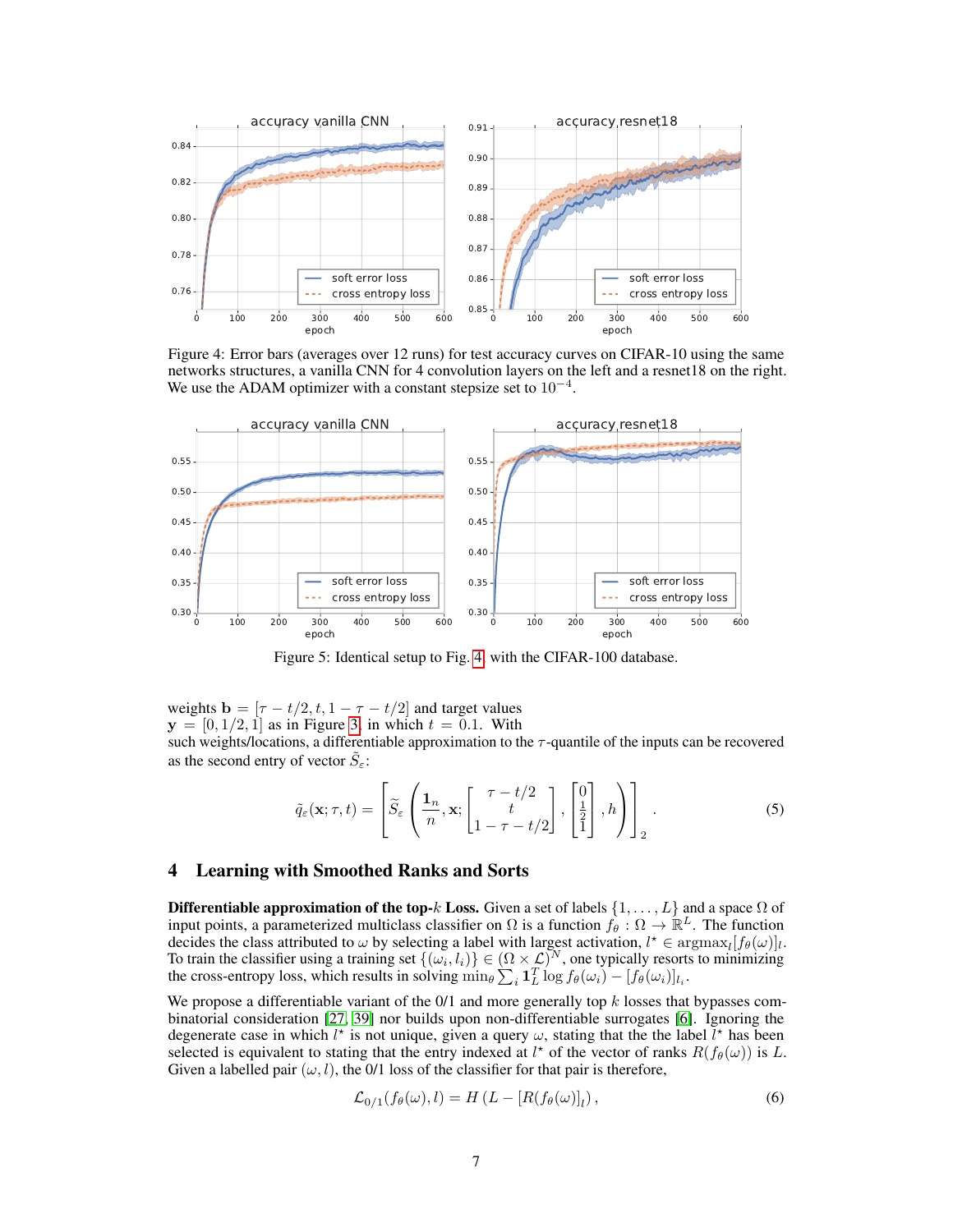| algorithm                | $n=3$        | $n=5$                                                          | $n=7$ | $n=9$                                       | $n=15$               |
|--------------------------|--------------|----------------------------------------------------------------|-------|---------------------------------------------|----------------------|
| Stochastic NeuralSort    | 0.920(0.946) | $0.790(0.907)$   0.636 (0.873)                                 |       | 0.452(0.829)                                | $\vert 0.122(0.734)$ |
| Deterministic NeuralSort |              | $\mid$ 0.919 (0.945) $\mid$ 0.777 (0.901) $\mid$ 0.610 (0.862) |       | $\mid$ 0.434 (0.824) $\mid$ 0.097 (0.716)   |                      |
| Jur                      | 0.928(0.950) | $\vert$ 0.811 (0.917) $\vert$ 0.656 (0.882)                    |       | $\vert$ 0.497 (0.847) $\vert$ 0.126 (0.742) |                      |

Table 1: Sorting exact and partial precision on the neural sort task averaged over 10 runs. Our method performs better than the method presented in [18] for all the sorting tasks, with the exact same network architecture.

where H is the heaviside function:  $H(u) = 1$  if  $u > 0$  and  $H(u) = 0$  for  $u \le 0$ . More generally, if for some labelled input  $\omega$ , the entry  $[R(f_{\theta})]_{l_q}$  is bigger than  $L - k + 1$ , then that labelled example has a top-k error of 0. Conversely, if  $[R(f_\theta)]_l$  is smaller than  $L - k + 1$ , then the top-k error is 1. The top-k error can be therefore formulated as in (6), where the argument  $L - [R(f_{\theta}(\omega)]_l$  within the Heaviside function is replaced by  $L - [R(f_{\theta}(\omega)]_l - k + 1]$ .

The 0/1 and top-k losses are unstable on two different counts:  $H$  is discontinuous, and so is  $R$ with respect to the entries  $f_{\theta}(\omega)$ . The differentiable loss that we propose, as a replacement for cross-entropy (or more generalized top- $k$  cross entropy losses [1]), leverages therefore both the Sinkhorn rank operator and a smoothed Heaviside like function. Because Sinkhorn ranks are always within the boundaries of  $[0, L]$ , we propose to modify this loss by considering a continuous increasing function  $J_k$  from [0, L] to  $\mathbb{R}$ :

$$
\widetilde{\mathcal{L}}_{k,\varepsilon}(f_{\theta}(\omega),l)=J_k\left(L-\left[\widetilde{R}_{\varepsilon}\left(\frac{\textbf{1}_L}{L},f_{\theta}(\omega); \frac{\textbf{1}_L}{L},\frac{\overline{\textbf{1}}_L}{L},h\right)\right]_l\right),\right.
$$

We propose the simple family of ReLU losses  $J_k(u) = \max(0, u - k + 1)$ , and have focused our experiments on the case  $k = 1$ . We train a vanilla CNN (4 Conv2D with 2 max-pooling layers, ReLU activation, 2 fully connected layers, batchnorm on each) and a Resnet18 on CIFAR-10 and CIFAR-100. Fig. 4 and 5 report test-set classification accuracies / epochs. We used  $\varepsilon = 10^{-3}$ ,  $\eta = 10^{-3}$ , a squared distance cost  $h(u) = u^2$  and a stepsize of  $10^{-4}$  with the ADAM optimizer.

### Learning CNNs by sorting handwritten num-

bers. We use the MNIST experiment setup in [18], in which a CNN is given  $n$  numbers between between 0 and 9999 given as 4 concatenated MNIST images. The labels are the ranks (within  $n$  pairs) of each of these  $n$  numbers. We use the code kindly made available by the authors. We use 100 epochs, and confirm experimentally that S-sort performs on par with their neural-sort function. We set  $\varepsilon = 0.005$ .

Least quantile regression. The goal of least quantile regression [32] is to minimize, given a vector of response variables  $z_1, \ldots, z_N \in \mathbb{R}$ and regressor variables  $\mathbf{W} = [\mathbf{w}_1, \dots, \mathbf{w}_N] \in$  $\mathbb{R}^{d \times N}$ , the  $\tau$  quantile of the loss between response and predicted values, namely writing  $\mathbf{x} = (|z_i - f_{\theta}(\mathbf{w}_i)|)_i$  and setting  $\mathbf{a} = \mathbf{1}_N/N$ and  $\xi$  the measure with weights a and support x, to minimize w.r.t.  $\theta$  the quantile  $\tau$  of  $\xi$ .



Figure 6: Test accuracy on the simultaneous MNIST CNN / sorting task proposed in [18] (average of 12 runs)

We proceed by drawing mini-batches of size 512. Our baseline method (labelled  $\varepsilon = 0$ ) consists in identifying which point, among those 512, has an error that is equal to the desired quantile, and then take gradient steps according to that point. Our proposal is to consider the soft  $\tau$  quantile  $\tilde{q}_{\varepsilon}(\mathbf{x}; \tau, t)$ operator defined in (5), using for the filler weight  $t = 1/512$ . This is labelled as  $\varepsilon = 10^{-2}$ . We use the datasets considered in [31] and consider the same regressor architecture, namely a 2 hidden layer NN with hidden layer size 64, ADAM optimizer and steplength 10<sup>−</sup><sup>4</sup> . Results are summarized in Table2. We consider two quantiles,  $\tau = 50\%$  and 90%.

For each quantile/dataset pair, we report the original (not-regularized)  $\tau$  quantile of the errors evaluated on the entire training set, on an entire held-out test set, and the MSE on the test set of the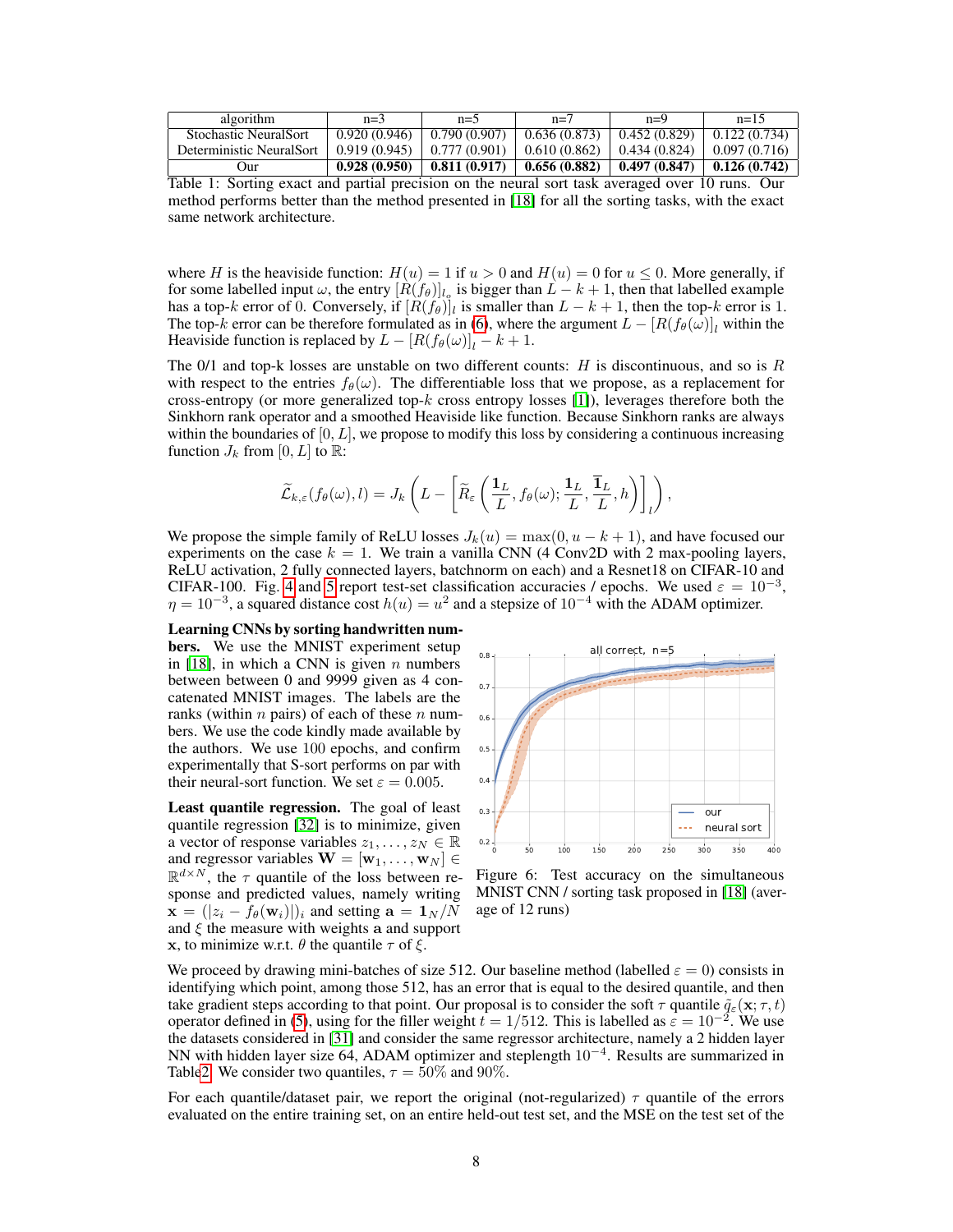| Ouantile  | $\tau = 50\%$     |      |                               |       |                   | $\tau = 90\%$ |       |                               |      |       |      |      |
|-----------|-------------------|------|-------------------------------|-------|-------------------|---------------|-------|-------------------------------|------|-------|------|------|
| Method    | $\varepsilon = 0$ |      | $\varepsilon = 10^{-2}$ (our) |       | $\varepsilon = 0$ |               |       | $\varepsilon = 10^{-2}$ (our) |      |       |      |      |
| Dataset   | Train             | Test | <b>MSE</b>                    | Train | Test              | <b>MSE</b>    | Train | Test                          | MSE  | Train | Test | MSE  |
| bio       | 0.33              | 0.31 | 0.83                          | 0.28  | 0.28              | 0.81          | 1.17  | 1.19                          | 0.74 | 1.15  | 1.18 | 1.17 |
| bike      | 0.23              | 0.46 | 0.82                          | 0.14  | 0.49              | 0.87          | 0.76  | 1.60                          | 0.65 | 0.69  | 1.57 | 0.63 |
| facebook  | 0.00              | 0.01 | 0.18                          | 0.04  | 0.04              | 0.19          | 0.21  | 0.27                          | 0.27 | 0.27  | 0.27 | 0.22 |
| star      | 0.55              | 0.68 | 0.80                          | 0.33  | 0.74              | 0.89          | 1.29  | 1.55                          | 0.77 | 1.15  | 1.57 | 0.77 |
| concrete  | 0.35              | 0.45 | 0.58                          | 0.25  | 0.51              | 0.61          | 0.83  | 1.08                          | 0.50 | 0.72  | 1.08 | 0.51 |
| community | 0.27              | 0.30 | 0.48                          | 0.06  | 0.32              | 0.53          | 0.77  | 0.98                          | 0.46 | 0.56  | 0.98 | 0.44 |

Table 2: Least quantile losses (averaged on 12 runs) obtained on datasets compiled by [31]. We consider two quantiles, at 50% and 90%. The baseline method ( $\varepsilon = 0$ ) consists in estimating the quantile empirically and taking a gradient step with respect to that point. Our method ( $\varepsilon = 10^{-2}$ ) uses the softquantile operator  $\tilde{q}_{\varepsilon}(\mathbf{x}; \tau, t)$  defined in (5), using for the filler weight  $t = 1/512$ . We observe better performance at train time (which may be due to a "smoothed" optimization landscape with less local minima) but different behaviors on test sets, either using the quantile loss or the MSE. Note that we report here for both methods and for both train and test sets the "true" quantile error metric.

function that is recovered. We notice that our algorithm reaches overall better quantile errors on the training set—this is our main goal—but comparable test/MSE errors.

Conclusion. We have proposed in this paper differentiable proxies to the ranking and sorting operations. These proxies build upon the existing connection between sorting and the computation of OT in 1D. By generalizing sorting using OT, and then introducing a regularized form that can be solved using Sinkhorn iterations, we recover the simple benefit that all of its steps can be easily automatically differentiated. We have shown that, with a focus on numerical stability, one can use there operators in various settings, including smooth extensions of test-time metrics that rely on sort, and which can be now used as training losses. For instance, we have used the Sinkhorn sort operator to provide a smooth approximation of quantiles to solve least-quantile regression problems, and the Sinkhorn rank operator to formulate an alternative to the cross-entropy that can mimic the  $0/1$  loss in multiclass classification. This smooth approximation to the rank, and the resulting gradient flow that we obtain is strongly reminiscent of *rank based dynamics*, in which players in a given game produce an effort (a gradient) that is a direct function of their rank (or standing) within the game, as introduced by [7]. Our use of the Sinkhorn algorithm can therefore be interpreted as a smooth mechanism to enact such dynamics. Several open questions remain: although the choice of a cost function h, target vector y and squashing function g (used to form vector  $\tilde{x}$  in Alg. 1, using Eq. 4) have in principle no influence on the vector of Sinkhorn ranks or sorted values *in the limit when* ε *goes to* 0 (they all converge to R and S), these choices strongly shape the differentiability of  $R_{\epsilon}$ and  $S_{\varepsilon}$  when  $\varepsilon > 0$ . Our empirical findings suggest that whitening and squashing all entries within [0, 1] is crucial to obtain stable numerically, but more generally to retain consistent gradients across iterations, without having to re-define  $\varepsilon$  at each iteration.

## References

- [1] Leonard Berrada, Andrew Zisserman, and M Pawan Kumar. Smooth loss functions for deep top-k classification. *arXiv preprint arXiv:1802.07595*, 2018.
- [2] Dimitris Bertsimas and John N Tsitsiklis. *Introduction to Linear Optimization*. Athena Scientific, 1997.
- [3] Garrett Birkhoff. Tres observaciones sobre el algebra lineal. *Universidad Nacional de Tucumán Revista Series A*, 5:147–151, 1946.
- [4] Nicolas Bonneel, Gabriel Peyré, and Marco Cuturi. Wasserstein barycentric coordinates: histogram regression using optimal transport. *ACM Transactions on Graphics*, 35(4):71:1– 71:10, 2016.
- [5] Nicolas Bonneel, Julien Rabin, Gabriel Peyré, and Hanspeter Pfister. Sliced and Radon Wasserstein barycenters of measures. *Journal of Mathematical Imaging and Vision*, 51(1):22–45, 2015.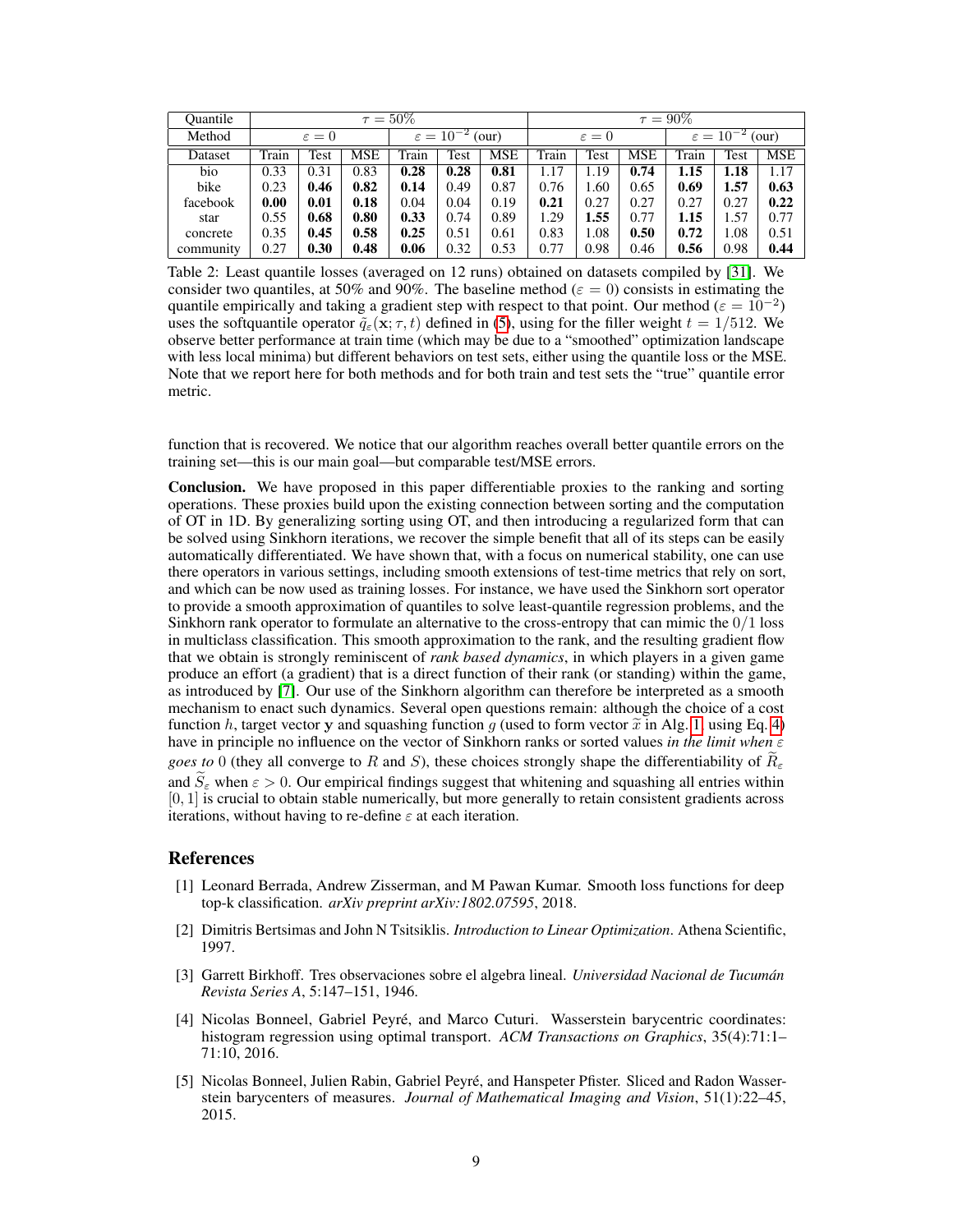- [6] Stephen Boyd, Corinna Cortes, Mehryar Mohri, and Ana Radovanovic. Accuracy at the top. In *Advances in neural information processing systems*, pages 953–961, 2012.
- [7] Yann Brenier. Rearrangement, convection, convexity and entropy. *Philosophical Transactions of the Royal Society A*, 371: 20120343, 2013.
- [8] Christopher Burges, Krysta Svore, Paul Bennett, Andrzej Pastusiak, and Qiang Wu. Learning to rank using an ensemble of lambda-gradient models. In *Proceedings of the learning to rank Challenge*, pages 25–35, 2011.
- [9] Christopher J Burges, Robert Ragno, and Quoc V Le. Learning to rank with nonsmooth cost functions. In *Advances in neural information processing systems*, pages 193–200, 2007.
- [10] Marco Cuturi. Sinkhorn distances: lightspeed computation of optimal transport. In *Advances in Neural Information Processing Systems 26*, pages 2292–2300, 2013.
- [11] Marco Cuturi and Arnaud Doucet. Fast computation of Wasserstein barycenters. In *Proceedings of ICML*, volume 32, pages 685–693, 2014.
- [12] Herbert Aron David and Haikady Navada Nagaraja. Order statistics. *Encyclopedia of Statistical Sciences*, 2004.
- [13] Julie Delon, Julien Salomon, and Andrei Sobolevski. Local matching indicators for transport problems with concave costs. *SIAM Journal on Discrete Mathematics*, 26(2):801–827, 2012.
- [14] Michael Feldman, Sorelle A Friedler, John Moeller, Carlos Scheidegger, and Suresh Venkatasubramanian. Certifying and removing disparate impact. In *Proceedings of the 21th ACM SIGKDD International Conference on Knowledge Discovery and Data Mining*, pages 259–268. ACM, 2015.
- [15] Rémi Flamary, Marco Cuturi, Nicolas Courty, and Alain Rakotomamonjy. Wasserstein discriminant analysis. *Machine Learning*, 107(12):1923–1945, 2018.
- [16] Joel Franklin and Jens Lorenz. On the scaling of multidimensional matrices. *Linear Algebra and its Applications*, 114:717–735, 1989.
- [17] Alfred Galichon and Bernard Salanié. Matching with trade-offs: revealed preferences over competing characteristics. Technical report, Preprint SSRN-1487307, 2009.
- [18] Aditya Grover, Eric Wang, Aaron Zweig, and Stefano Ermon. Stochastic optimization of sorting networks via continuous relaxation. In *Proceedings of ICLR 2019*, 2019.
- [19] Tatsunori Hashimoto, David Gifford, and Tommi Jaakkola. Learning population-level diffusions with generative RNNs. In *International Conference on Machine Learning*, pages 2417–2426, 2016.
- [20] Peter J Huber. *Robust statistics*. Springer, 2011.
- [21] Kalervo Järvelin and Jaana Kekäläinen. Cumulated gain-based evaluation of ir techniques. *ACM Transactions on Information Systems (TOIS)*, 20(4):422–446, 2002.
- [22] Ray Jiang, Aldo Pacchiano, Tom Stepleton, Heinrich Jiang, and Silvia Chiappa. Wasserstein fair classification. *arXiv preprint arXiv:1907.12059*, 2019.
- [23] Soheil Kolouri, Yang Zou, and Gustavo K Rohde. Sliced Wasserstein kernels for probability distributions. In *Proceedings of the IEEE Conference on Computer Vision and Pattern Recognition*, pages 5258–5267, 2016.
- [24] JJ Kosowsky and Alan L Yuille. The invisible hand algorithm: Solving the assignment problem with statistical physics. *Neural networks*, 7(3):477–490, 1994.
- [25] Guillaume Lecué and Matthieu Lerasle. Robust machine learning by median-of-means: theory and practice. *Annals of Statistics*, 2019. to appear.